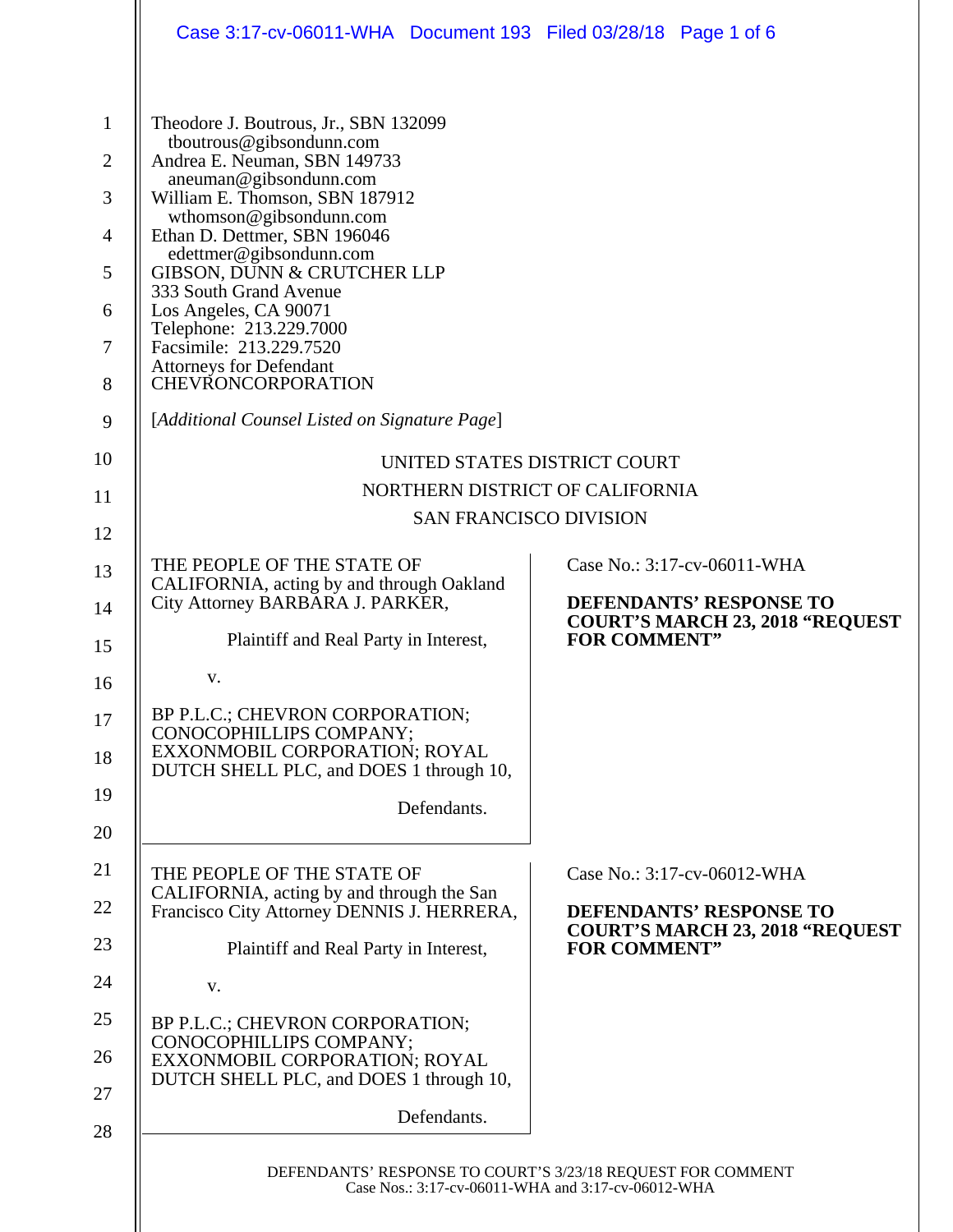## Case 3:17-cv-06011-WHA Document 193 Filed 03/28/18 Page 2 of 6

1

2

3

4

5

6

7

8

9

10

11

12

13

14

15

16

17

18

Pursuant to the Court's March 23, 2018 Request for Comment, Defendants submit this statement regarding "whether it would be best to resolve Royal Dutch Shell's motion challenging service first, and, if it succeeds, whether resolution of all other pending motions should be delayed until any snafu in service is cured." Defendants respectfully submit that, for three reasons, the Court should proceed to hear and decide Defendants' motions to dismiss in the ordinary course and should not adopt any special sequencing.

First, because Defendant Chevron Corporation ("Chevron") has not raised any objection concerning personal jurisdiction or sufficiency of service of process, the Court's disposition of those issues as to other Defendants will not obviate the need to address the merits of Chevron's motion to dismiss for failure to state a claim under Fed. R. Civ. P. 12(b)(6). There is thus no efficiency to be gained by deferring a decision on that Rule  $12(b)(6)$  motion as to Chevron, and the Court thus should not delay making that decision.

Second, three Defendants (BP p.l.c., ConocoPhillips Company, and Exxon Mobil Corporation) have moved to dismiss for lack of personal jurisdiction but not for insufficiency of service of process. These Defendants' jurisdictional objections would not be affected by any ruling on the sufficiency of service as to Royal Dutch Shell plc ("RDS"), and there is thus no reason to defer any resolution of their threshold jurisdictional objections until after a decision on RDS's Rule 12(b)(5) motion.

19 20 21 22 23 24 25 26 27 28 Third, RDS has moved to dismiss the Complaints on multiple alternative grounds, including *both* lack of personal jurisdiction under Fed. R. Civ. P. 12(b)(2) and lack of sufficient service of process under Fed. R. Civ. P. 12(b)(5), and it would only delay these proceedings to resolve RDS's two threshold objections sequentially rather than in tandem. Proper service of process is itself a requirement for the exercise of personal jurisdiction over a defendant, *see In re Focus Media Inc.*, 387 F.3d 1077, 1081 (9th Cir. 2004), and *all* of RDS's threshold personal jurisdiction objections must be resolved before any additional alternative grounds raised by RDS may be considered with respect to RDS. *Sinochem Intern. Co. Ltd. v. Malaysia Intern. Shipping Corp.*, 549 U.S. 422, 430-31 (2007). Moreover, because Plaintiffs' purported service of process is apparently based on the premise that RDS's indirect subsidiary, Shell Oil

> DEFENDANTS' RESPONSE TO COURT'S 3/23/18 REQUEST FOR COMMENT Case Nos.: 3:17-cv-06011-WHA and 3:17-cv-06012-WHA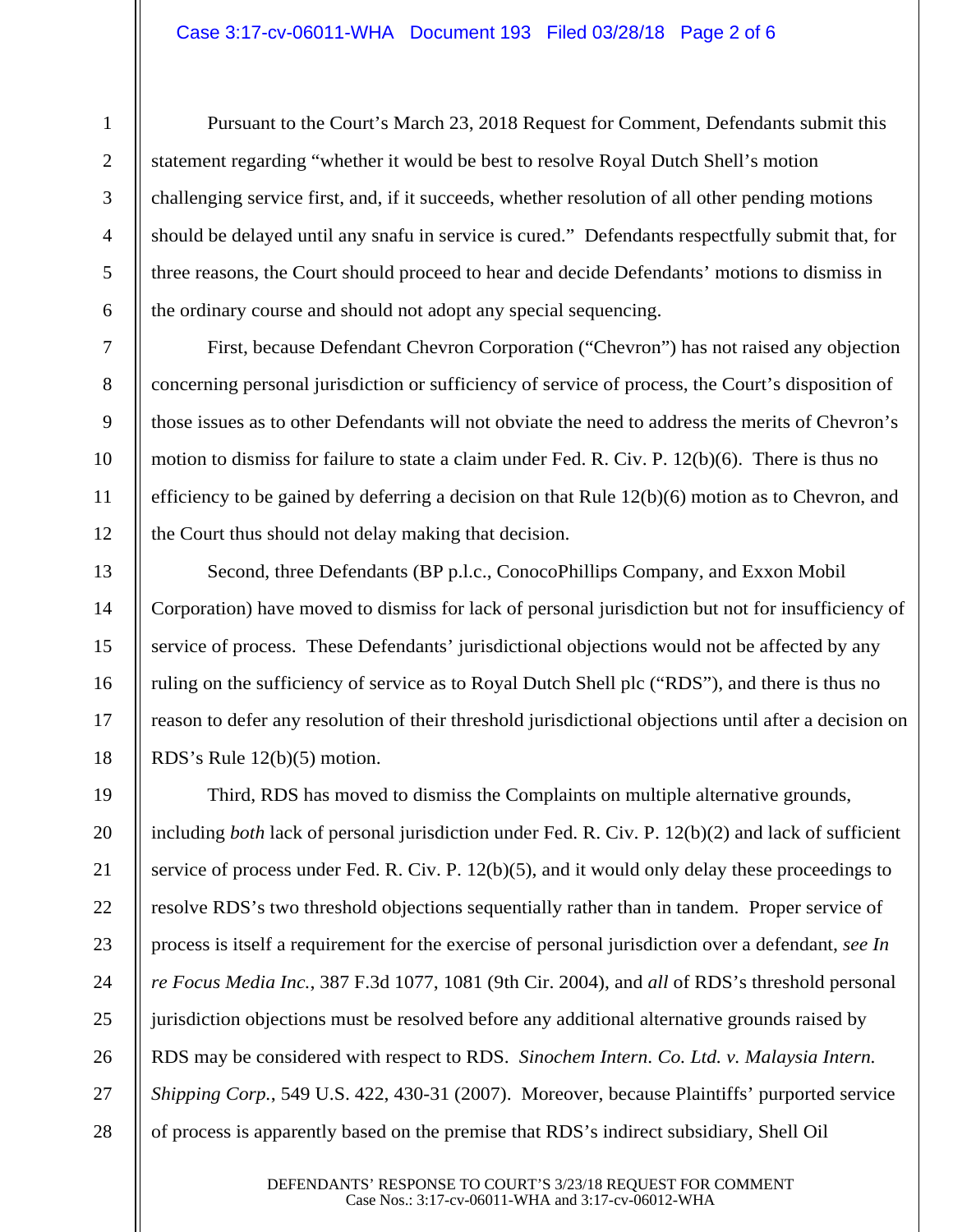## Case 3:17-cv-06011-WHA Document 193 Filed 03/28/18 Page 3 of 6

 $\mathsf{II}$ 

| $\mathbf{1}$     | Company, is supposedly RDS's "general manager" in California, the issues raised by RDS's                          |  |  |
|------------------|-------------------------------------------------------------------------------------------------------------------|--|--|
| $\sqrt{2}$       | two threshold objections are not entirely separable from one another, and they should be decided                  |  |  |
| $\mathfrak{Z}$   | in parallel rather than sequentially.                                                                             |  |  |
| $\overline{4}$   | Accordingly, Defendants respectfully submit that all of the pending motions to dismiss                            |  |  |
| $\mathfrak s$    | should be resolved in the ordinary course without any special sequencing.                                         |  |  |
| $\sqrt{6}$       |                                                                                                                   |  |  |
| $\boldsymbol{7}$ |                                                                                                                   |  |  |
| $8\,$            |                                                                                                                   |  |  |
| $\overline{9}$   |                                                                                                                   |  |  |
| 10               |                                                                                                                   |  |  |
| 11               |                                                                                                                   |  |  |
| 12               |                                                                                                                   |  |  |
| 13               |                                                                                                                   |  |  |
| 14               |                                                                                                                   |  |  |
| 15               |                                                                                                                   |  |  |
| 16               |                                                                                                                   |  |  |
| 17               |                                                                                                                   |  |  |
| 18               |                                                                                                                   |  |  |
| 19               |                                                                                                                   |  |  |
| 20               |                                                                                                                   |  |  |
| 21               |                                                                                                                   |  |  |
| 22               |                                                                                                                   |  |  |
| 23               |                                                                                                                   |  |  |
| 24               |                                                                                                                   |  |  |
| 25               |                                                                                                                   |  |  |
| 26               |                                                                                                                   |  |  |
| 27               |                                                                                                                   |  |  |
| 28               |                                                                                                                   |  |  |
|                  | DEFENDANTS' RESPONSE TO COURT'S 3/23/18 REQUEST FOR COMMENT<br>Case Nos.: 3:17-cv-06011-WHA and 3:17-cv-06012-WHA |  |  |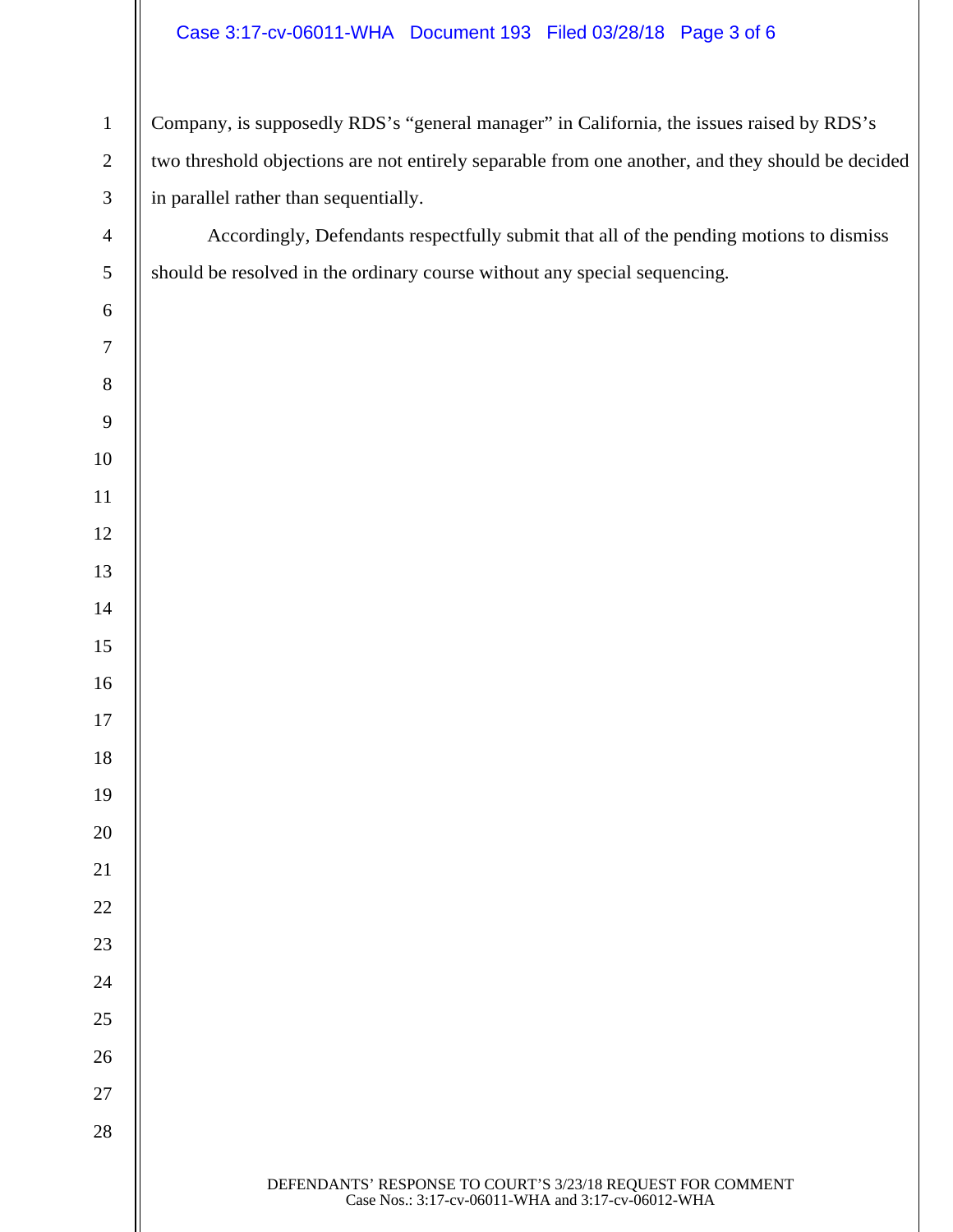|                                | Case 3:17-cv-06011-WHA  Document 193  Filed 03/28/18  Page 4 of 6                                                 |                                                                                                 |
|--------------------------------|-------------------------------------------------------------------------------------------------------------------|-------------------------------------------------------------------------------------------------|
| $\mathbf{1}$<br>$\overline{2}$ | Dated: March 28, 2018<br>By: $**$ /s/ Jonathan W. Hughes                                                          | Respectfully submitted,<br>By: **/s/ Theodore J. Boutrous                                       |
| 3                              | Jonathan W. Hughes (SBN 186829)                                                                                   | Theodore J. Boutrous, Jr. (SBN 132099)                                                          |
| $\overline{4}$                 | ARNOLD & PORTER KAYE SCHOLER<br><b>LLP</b>                                                                        | Andrea E. Neuman (SBN 149733)<br>William E. Thomson (SBN 187912)                                |
| 5                              | Three Embarcadero Center, 10th Floor<br>San Francisco, California 94111-4024<br>Telephone: (415) 471-3100         | Ethan D. Dettmer (SBN 196046)<br>Joshua S. Lipshutz (SBN 242557)<br>GIBSON, DUNN & CRUTCHER LLP |
| 6                              | Facsimile: (415) 471-3400                                                                                         | 333 South Grand Avenue                                                                          |
| 7                              | E-mail: jonathan.hughes@apks.com                                                                                  | Los Angeles, CA 90071<br>Telephone: (213) 229-7000                                              |
| 8                              | Matthew T. Heartney (SBN 123516)                                                                                  | Facsimile: (213) 229-7520                                                                       |
| 9                              | John D. Lombardo (SBN 187142)<br>ARNOLD & PORTER KAYE SCHOLER                                                     | E-mail: tboutrous@gibsondunn.com<br>E-mail: aneuman@gibsondunn.com                              |
| 10                             | <b>LLP</b><br>777 South Figueroa Street, 44th Floor                                                               | E-mail: wthomson@gibsondunn.com<br>E-mail: edettmer@gibsondunn.com                              |
| 11                             | Los Angeles, California 90017-5844<br>Telephone: (213) 243-4000                                                   | E-mail: jlipshutz@gibsondunn.com                                                                |
| 12                             | Facsimile: (213) 243-4199<br>E-mail: matthew.heartney@apks.com                                                    | Herbert J. Stern ( <i>pro hac vice</i> )<br>Joel M. Silverstein (pro hac vice)                  |
| 13                             | E-mail: john.lombardo@apks.com                                                                                    | STERN & KILCULLEN, LLC<br>325 Columbia Turnpike, Suite 110                                      |
| 14                             | Philip H. Curtis ( <i>pro hac vice</i> )<br>Nancy Milburn (pro hac vice)                                          | Florham Park, NJ 07932-0992<br>Telephone: (973) 535-1900                                        |
| 15                             | ARNOLD & PORTER KAYE SCHOLER<br><b>LLP</b>                                                                        | Facsimile: (973) 535-9664<br>E-mail: hstern@sgklaw.com                                          |
|                                | 250 West 55th Street                                                                                              | E-mail: jsilverstein@sgklaw.com                                                                 |
| 16<br>17                       | New York, NY 10019-9710<br>Telephone: (212) 836-8383<br>Facsimile: (212) 715-1399                                 | Neal S. Manne (SBN 94101)<br>Johnny W. Carter (pro hac vice)                                    |
|                                | E-mail: philip.curtis@apks.com<br>E-mail: nancy.milburn@apks.com                                                  | Erica Harris (pro hac vice)<br>Steven Shepard (pro hac vice)                                    |
| 18<br>19                       |                                                                                                                   | <b>SUSMAN GODFREY LLP</b><br>1000 Louisiana, Suite 5100                                         |
| 20                             | <b>Attorneys for Defendant</b><br>$BP$ $P.L.C.$                                                                   | Houston, TX 77002<br>Telephone: (713) 651-9366                                                  |
| 21                             |                                                                                                                   | Facsimile: (713) 654-6666<br>E-mail: nmanne@susmangodfrey.com                                   |
| 22                             |                                                                                                                   | E-mail: jcarter@susmangodfrey.com<br>E-mail: eharris@susmangodfrey.com                          |
| 23                             |                                                                                                                   | E-mail: sshepard@susmangodfrey.com                                                              |
| 24                             |                                                                                                                   | <b>Attorneys for Defendant</b><br><b>CHEVRON CORPORATION</b>                                    |
| 25                             |                                                                                                                   |                                                                                                 |
| 26                             |                                                                                                                   |                                                                                                 |
| 27                             |                                                                                                                   |                                                                                                 |
| 28                             |                                                                                                                   |                                                                                                 |
|                                | DEFENDANTS' RESPONSE TO COURT'S 3/23/18 REQUEST FOR COMMENT<br>Case Nos.: 3:17-cv-06011-WHA and 3:17-cv-06012-WHA |                                                                                                 |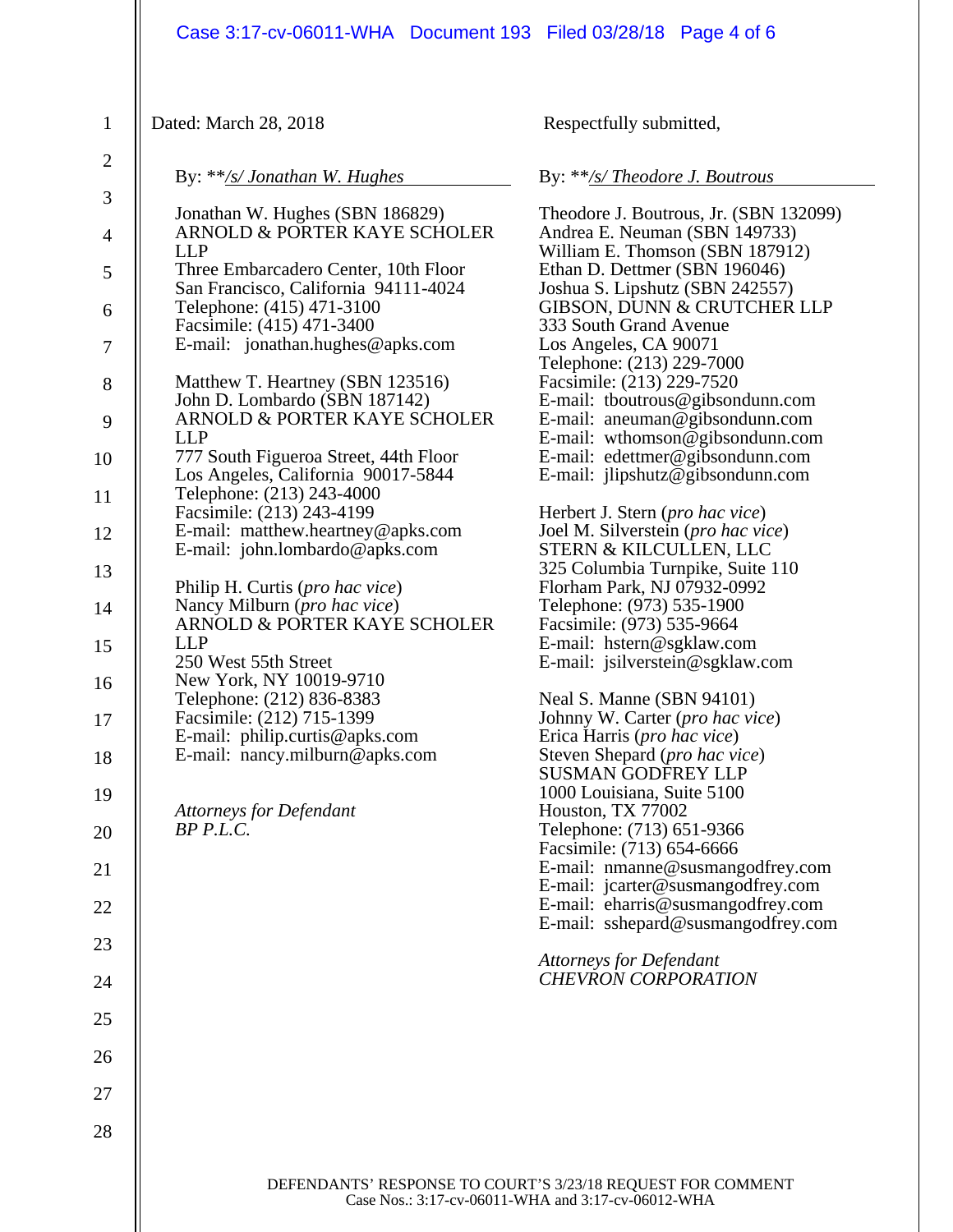| By: **/s/ Megan R. Nishikawa                                                                                                                                                                                                                                                                                                                                                                                                                                                                                                                                                                                                                                                                                                                                                         | By: **/s/Dawn Sestito                                                                                                                                                                                                                                                                                                                                                                                                                                                                                                                                                                                                                                                                                                                                  |
|--------------------------------------------------------------------------------------------------------------------------------------------------------------------------------------------------------------------------------------------------------------------------------------------------------------------------------------------------------------------------------------------------------------------------------------------------------------------------------------------------------------------------------------------------------------------------------------------------------------------------------------------------------------------------------------------------------------------------------------------------------------------------------------|--------------------------------------------------------------------------------------------------------------------------------------------------------------------------------------------------------------------------------------------------------------------------------------------------------------------------------------------------------------------------------------------------------------------------------------------------------------------------------------------------------------------------------------------------------------------------------------------------------------------------------------------------------------------------------------------------------------------------------------------------------|
| Megan R. Nishikawa (SBN 271670)<br>KING & SPALDING LLP<br>101 Second Street, Suite 2300<br>San Francisco, California 94105<br>Telephone: (415) 318-1200<br>Facsimile: (415) 318-1300<br>Email: mnishikawa@kslaw.com<br>Tracie J. Renfroe ( <i>pro hac vice</i> )<br>Carol M. Wood (pro hac vice)<br>KING & SPALDING LLP<br>1100 Louisiana Street, Suite 4000<br>Houston, Texas 77002<br>Telephone: (713) 751-3200<br>Facsimile: (713) 751-3290<br>Email: trenfroe@kslaw.com<br>Email: cwood@kslaw.com<br>Justin A. Torres (pro hac vice)<br>KING & SPALDING LLP<br>1700 Pennsylvania Avenue, NW<br>Suite 200<br>Washington, DC 20006-4707<br>Telephone: (202) 737 0500<br>Facsimile: (202) 626 3737<br>Email: jtorres@kslaw.com<br>Attorneys for Defendant<br>CONOCOPHILLIPS COMPANY | M. Randall Oppenheimer (SBN 77649)<br>Dawn Sestito (SBN 214011)<br>O'MELVENY & MYERS LLP<br>400 South Hope Street<br>Los Angeles, California 90071-2899<br>Telephone: (213) 430-6000<br>Facsimile: (213) 430-6407<br>E-Mail: roppenheimer@omm.com<br>E-Mail: dsestito@omm.com<br>Theodore V. Wells, Jr. ( <i>pro hac vice</i> )<br>Daniel J. Toal (pro hac vice)<br>Jaren E. Janghorbani (pro hac vice)<br>PAUL, WEISS, RIFKIND, WHARTON &<br><b>GARRISON LLP</b><br>1285 Avenue of the Americas<br>New York, New York 10019-6064<br>Telephone: (212) 373-3000<br>Facsimile: (212) 757-3990<br>E-Mail: twells@paulweiss.com<br>E-Mail: dtoal@paulweiss.com<br>E-Mail: jjanghorbani@paulweiss.com<br>Attorneys for Defendant<br>EXXON MOBIL CORPORATION |